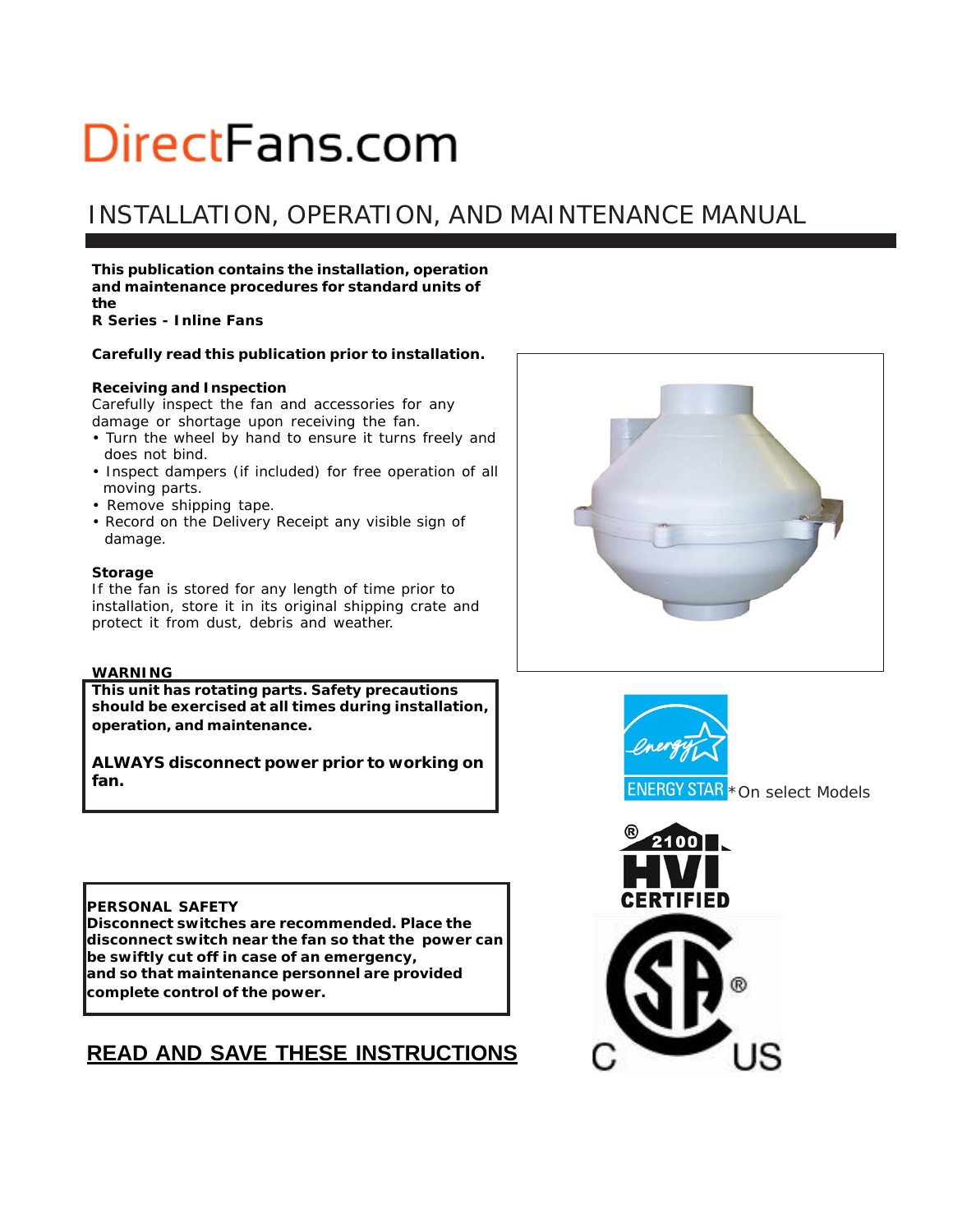## **Installation**

#### **Electrical Supply**

Check that the voltage and circuit details on the fan are suitable for your supply.

**Caution: Never work on a fan unless power is turned off.**

#### **Wiring**

All wiring should be carried out in compliance with regulations for electrical installations and comply with any local requirements.

**Caution: Never work on a fan unless power is turned off.**

#### **Starting**

All fans are suitable for direct starting by switch or direct line starter. All fans may be directly controlled by thermostat or similar devices, provided that the current rating is at least three times the motor rating.

#### **Protection**

All fan blowers are provided with Thermal Overload Protection internally. In the event that the fan overheats, the T.O.P. will break the circuit until the fan returns to normal operating temperature. **Caution: Never work on a fan unless power is turned off.**

#### **Rotating**

The direction of rotation, looking into the hub of the blower, is clockwise.

#### **Mounting (See images to the right)**

All fans are suitable for mounting in any plane. Attach the black plastic mounting bracket to the support frame where you wish to mount the fan. Slide in the metal bracket (attached to the fan) into the already mounted black plastic bracket until you hear a light clicking sound.

### **Operation**

All fans are suitable for internal or external use. When used externally, sealing around the casing joint is recommended. The blower is designed to operate in a temperature range of -25F to +175F and up to 95% Relative Humidity.

#### **Ductwork Connection**

Flexible ducting should be clamped to the unit by using screw tensioned connector clips or duct tape. Rigid ducting should be connected with a flexible connector and screw tensioned clip or insulated fast clamp.



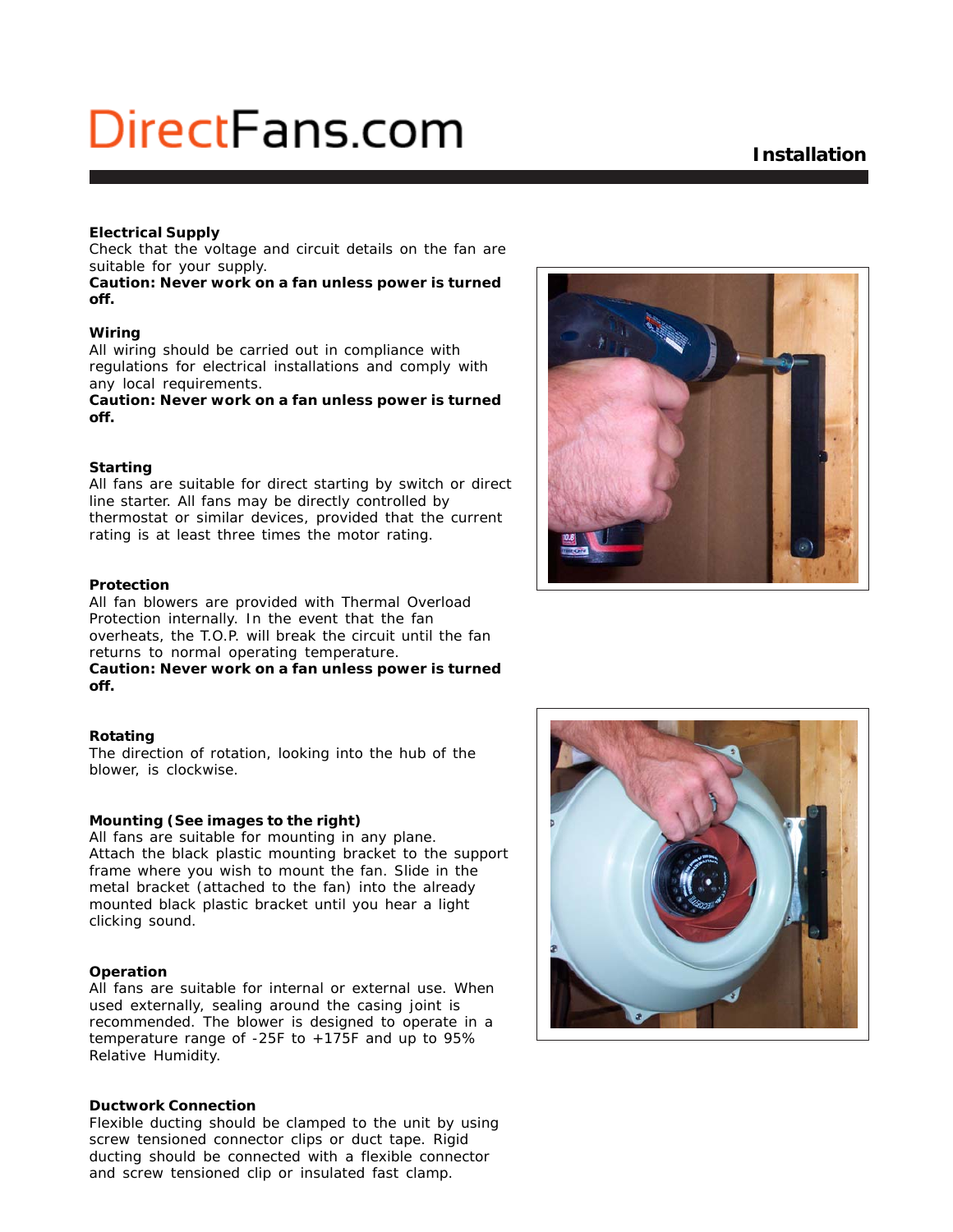## **Dimensions**



 **Models: R Series**

## **ALL MODELS**



## Without Motor Speed Controller



## **MULTIPLE LOCATION SWITCHING WIRING DIAGRAM**

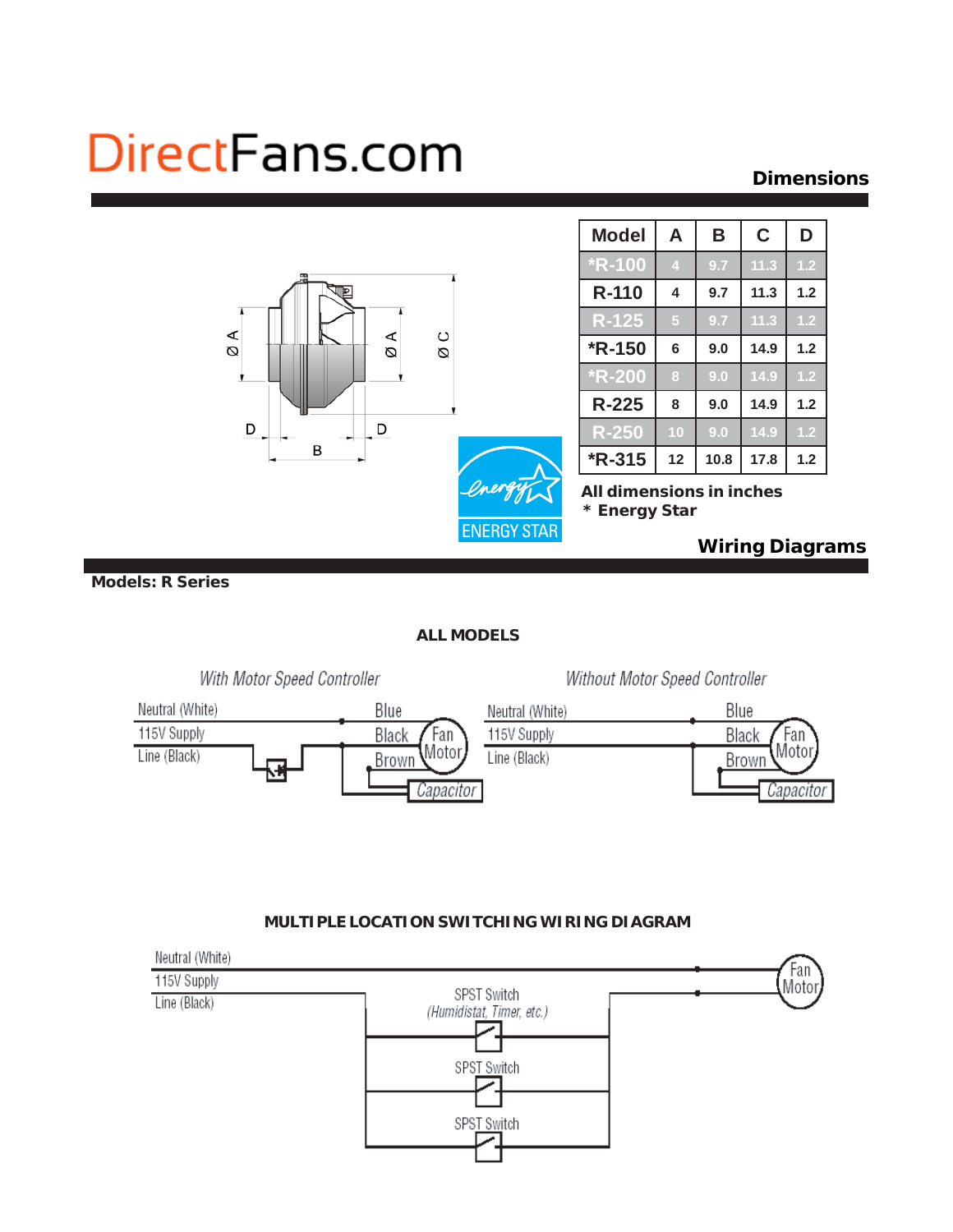## **Wiring Diagrams cont.**

#### **Models: R Series**

#### *SPECIAL WIRING PRECAUTIONS*

*All installations should be wired according to the supplied diagrams. Failure to comply will cause the motor to "hum" or not work.*

1. Turn off power at service entrance before wiring this fan.

2. Read the fan serial number to determine the current draw. Check that available supply is suitable.

3. Be certain to use proper connector type for securing conduit cable.

4. Connect electrical supply per diagrams supplied.

### **Troubleshooting**

- 1. If fan fails to operate, please check the following:
	- a) Consult wiring diagrams included to assure proper connection.
	- b) To assure proper contact, check motor lead wiring, incoming supply wiring and capacitor connections.
	- c) If possible, use a meter to test for continuity between fan leads. Please note that capacitor will show no reading if tested with meter.
- 2. If fan still fails to operate, consult distributor for return/replacement instructions.

### **Maintenance**

1. Since fan bearings are sealed and have been provided with an internal lubricating material, no lubrication is necessary.

2. At least once a year, clean any particles accumulated in the fan.

3. When using in a dryer boosting application, **DISCONNECT POWER SUPPLY** and check impeller periodically or any lint build up. No other maintenance is necessary.

## **Limitation of Warranty and Liability**

This warranty does not apply to any product or part which has failed as a result of faulty installation or abuse, incorrect electrical connections or alterations made by others, oruse under abnormal operating conditions or misapplication of the products or parts. Directfans.com will not approve for payment any repairs not made by us or our authorized agent without prior written consent. The foregoing shall<br>constitute our sole a description on the page hereof. Directfans.com does not warranty that said goods and articles are of merchantable quality nor that they are fit for a particular purpose. Our liability on any claim of any kind, including negligence, for any loss or damage arising from or connected with, or resulting from, the sale and purchase of the products and parts covered by this proposal, acknowledgement, order or from the performance or breach of any contract pertaining to such sale of purchase, or from the design, manufacture, sale, delivery, resale, installation, technical direction in installation, inspection, repair, operation or use of any product or part covered by the proposal, acknowledgement, order or furnished by Directfans.com shall, in no case, exceed the price allocable to the products or parts thereof which give rise to the claim and shall terminate at the end of the applicable warranty period of said product or part. In no event whether as a result of breach of contract, or warranty or alleged negligence, defect, incorrect advice or other causes, shall be liable for special or consequential damages, including but not limited to loss of profits or revenue, loss of use of equipment or any associated equipment, cost of capital, cost of<br>substitute equipme liability in connection with the sale of its products or parts. Some jurisdiction do not allow the exclusion or limitation of incidental or consequential damages, so the above limitations and exclusions may not apply to you

#### *LIMITED WARRANTY*

Directfans.com warrants its products and parts to be free from defects in workmanship and service for period of one (1) year from the date of purchase. Products and parts not specifically designed for use in a corrosive or explosive environment shall have no warranty and the user assumes full liability for use in such environments. Our obligation under this warranty is limited to the repair or replacement as our option, without cost at our facility, of any part or parts thereof which shall, within the warranty period, be returned to us with transportation charges prepaid, and which our examination discloses as being defective. All requests for repair or replacement must be directed to Directfans.com for authorization prior to the return of any product or part. This warranty gives you specific legal rights and you may also have other rights in the jurisdiction in which you reside. (It is incumbent upon the claiment to provide substantiation of purchase of installation dates if such question should arise.) *DISCLAIMER*

Directfans.com has made a diligent effort to illustrate and describe the products in this litterature accurately however, such illustrations and descriptions are for the sole purpose of identification, and do not express or imply a warranty that the products are merchantable, or fit for a particular purpose, or that the products will necessarily conform to the illustrations.